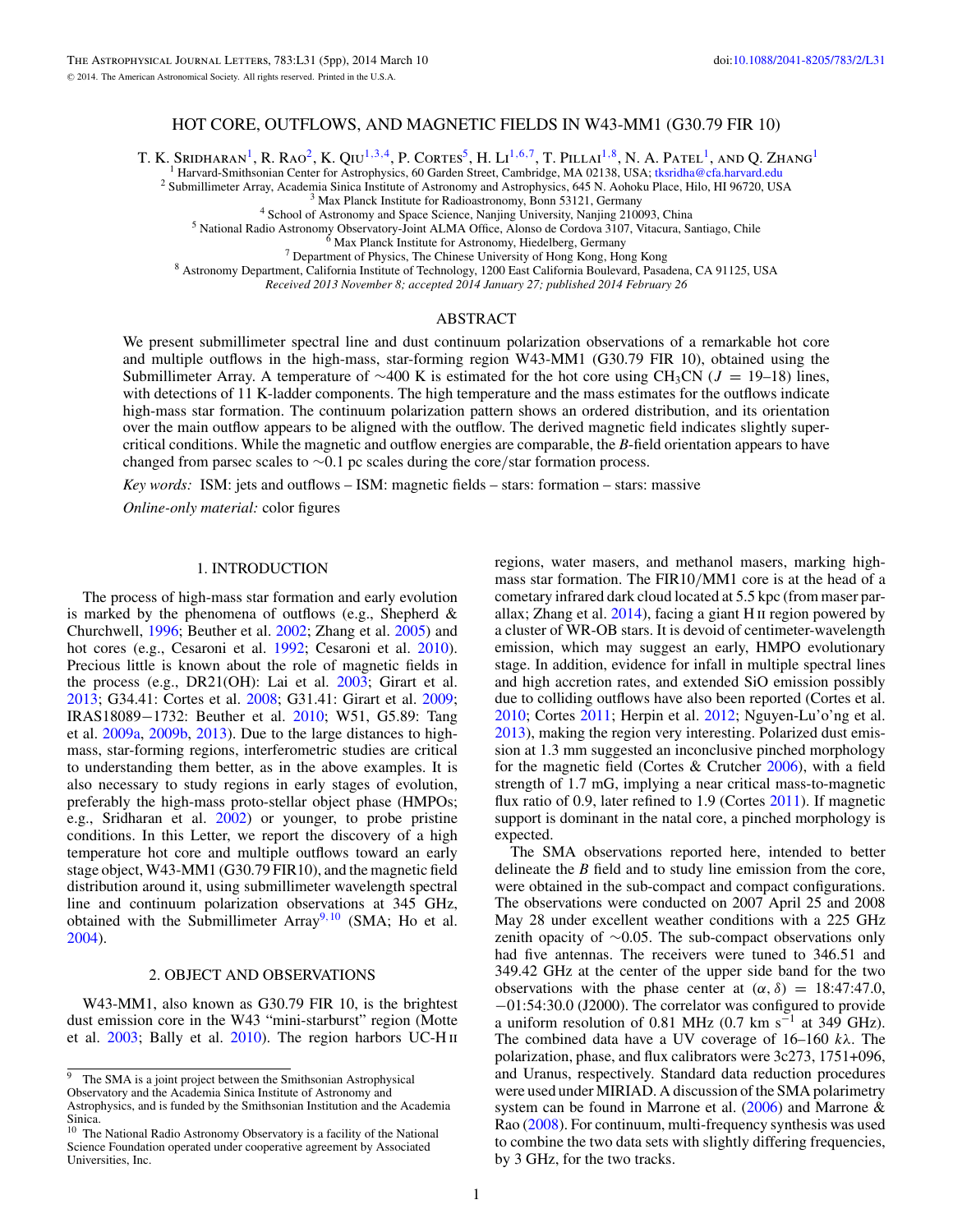<span id="page-1-0"></span>

|    | Continuum Emission |                    |                                       |                                     |               |          |             |                      |                              |  |  |
|----|--------------------|--------------------|---------------------------------------|-------------------------------------|---------------|----------|-------------|----------------------|------------------------------|--|--|
| ID | R.A.<br>(I2000.0)  | Decl.<br>(J2000.0) | $\Delta$ R.A., $\Delta$ Decl.<br>(11) | Peak. Err<br>$(Jv \text{ bm}^{-1})$ | Intg.<br>(Jy) | Mai<br>( | Min<br>(11) | P.A.<br>$($ Deg. $)$ | <b>Mass</b><br>$(M_{\odot})$ |  |  |
| A  | 18:47:47.00        | $-1:54:26.6$       | $0.1\,0.1$                            | 7.9, 0.61                           | 11.5          | 1.7      | 1.3         | $-52$                | $920 - 80$                   |  |  |
| B  | 18:47:46.86        | $-1:54:29.7$       | 0.2 0.2                               | 3.5, 0.52                           | 6.2           | 2.1      | 1.9         | $-63$                | 500                          |  |  |
| C  | 18:47:46.41        | $-1:54:32.9$       | $0.2\;0.2$                            | 1.9, 0.26                           | 3.7           | 2.7      | 1.7         | 63                   | 300                          |  |  |
| D  | 18:47:46.69        | $-1:54:32.3$       | 0.2 0.2                               | 1.1, 0.15                           | 1.9           | 2.1      | 1.5         | -69                  | 150                          |  |  |
| E  | 18:47:47.05        | $-1:54:31.0$       | 0.2 0.2                               | 1.2, 0.16                           | 1.6           | 1.7      | 0.9         | 28                   | 130                          |  |  |
| F  | 18:47:46.55        | $-1:54:23.1$       | 0.1 0.2                               | 0.7, 0.08                           | 1.4           | 3.4      | 0.9         | 22                   | 110                          |  |  |

**Table 1**

**Note.** All masses estimated using a temperature of 25 K; core A used 25 and 300 K.



**Figure 1.** Gray scale image and the black contours show the 345 GHz continuum emission. Continuum peaks brighter than the level of the highest negative contour were fitted and labeled  $A-G$  (listed in Table 1). The CH<sub>3</sub>CN emission integrated over the first four K-components is shown as white contours. The continuum contour levels start at <sup>−</sup>0.4 Jy beam−<sup>1</sup> with a step size of 0.8 Jy beam<sup>-1</sup>, 1 $\sigma$  being 0.1 Jy beam<sup>-1</sup>. The line contours start at 37.5 Jy beam<sup>-1</sup> km s<sup>-1</sup> with a step size of 75 Jy beam<sup>-1</sup> km s<sup>-1</sup>, 1 $\sigma$  being 7 Jy beam−<sup>1</sup> km s−1. The synthesized beams are shown at the bottom left (smaller beam—CH3CN).

## 3. CONTINUUM EMISSION AND MAGNETIC FIELD

The continuum emission, mapped using the combined data from the two configurations at a beam size of  $2\frac{7}{5} \times 2\frac{7}{1}$  shows multiple peaks (Figure 1) with integrated fluxes and masses in the range 1–10 Jy and 100–1000  $M_{\odot}$  (Table 1). All the parameters of the cores were obtained by Gaussian fitting and deconvolution. The masses were estimated following Hildebrand [\(1983\)](#page-4-0), using a dust absorption coefficient of 2 cm<sup>2</sup> g<sup>-1</sup> at 343 GHz (Ossenkopf & Henning [1994\)](#page-4-0), a gas-to-dust ratio of 100, and a temperature of 25 K from spectral energy distribution  $(SED)$  fitting (Bally et al.  $2010$ ) for all cores except the hot core A (see Section [4\)](#page-2-0), where a range of 25 K–300 K was used.

The continuum emission shows polarization at the level of 0.5%–15%, exhibiting the well-known polarization hole phenomenon, with the lowest polarization fractions occurring at the highest Stokes *I* intensities. Assuming that the polarization is due to magnetically aligned dust grains, the derived *B*-field orientations are shown in Figure 2. The orientation of the polarization shows an ordered pattern, consistent with previous measurements (Cortes & Crutcher [2006\)](#page-3-0) while reaching a factor



**Figure 2.** Continuum emission, *B* field, and CO outflows. The CO contours start at 40 Jy beam<sup>-1</sup> km s<sup>-1</sup> and the step size is 40 Jy beam<sup>-1</sup> km s<sup>-1</sup>, 1 $\sigma$  being 10 Jy beam−<sup>1</sup> km s−1. The *B*-field orientations are shown as line segments with lengths proportional to fractional polarization. Thick and thin segments mark  $>$ 3*σ* and 2*σ*–3*σ* measurements, respectively. The orientation of the large-scale *B* field and its range are also shown. The synthesized beams are shown at the bottom left (filled—continuum).

(A color version of this figure is available in the online journal.)

**Table 2** Polarization and Outflow Position Angles

| Region                   | $P.A._{mean}$<br>$(\text{deg})$ | $\sigma_{\text{P.A.}}$<br>$(\text{deg})$ | $\delta \phi$<br>$(\text{deg})$ | Number of<br>pixels |
|--------------------------|---------------------------------|------------------------------------------|---------------------------------|---------------------|
| A                        | $-39$                           | 14                                       | 12                              | 13                  |
| B/E                      | 29                              | 17                                       | 15                              | 45                  |
| C/D                      | 5                               | 8                                        | 3                               | 9                   |
| All                      | 13                              | 31                                       | 30                              | 67                  |
| Large scale <sup>a</sup> | 175                             | ±14                                      |                                 |                     |
| $OF-1$                   | 136                             |                                          |                                 |                     |
| $OF-2$                   | 135                             |                                          |                                 |                     |
| $OF-3$                   | 173                             |                                          |                                 |                     |

**Note.** <sup>a</sup> Dotson et al. [2010.](#page-3-0)

of two better resolution. It changes significantly over the map and can be decomposed into three regions corresponding to the dust peaks A, B-E, and the much weaker C-D. The position angles are approximately perpendicular to each other between A and B-E. The statistics of the position angles are presented in Table 2. The measurements include 50 detections with 3*σ* or better signal-to-noise ratio and 17 with 2*σ*. The intrinsic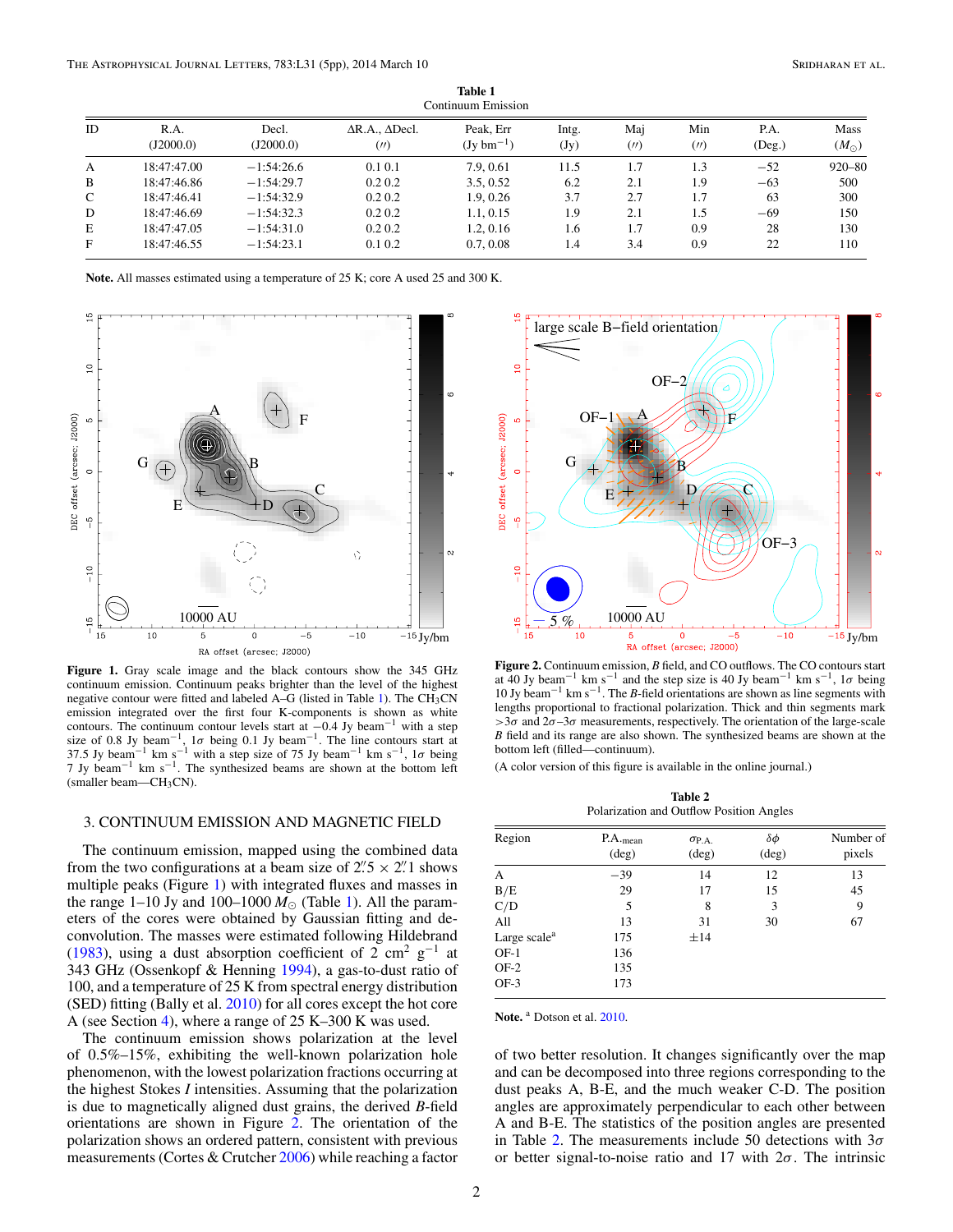<span id="page-2-0"></span>

**Figure 3.** Spectrum and fits for the CH<sub>3</sub>CN (19-18),  $K = 2$  to  $K = 10$  lines. The  $K = 0$  and 1 components are not shown. The spectrum was extracted over one synthesized beam at the peak. Other prominent lines seen in this spectrum are tentatively identified to be from  $CH<sub>3</sub>OH$  (349.107 GHz),  $CH<sub>2</sub>CHCN$  $(348.991 \text{ GHz})$ , HCOOCH<sub>3</sub>  $(349.048 \text{ and } 349.066 \text{ GHz})$ , CH<sub>3</sub><sup>3</sup>CN  $(349.253 \text{ cm})$ and 349.173 GHz), and C<sub>2</sub>H<sub>5</sub>OH (348.848 and 348.720 GHz).

(A color version of this figure is available in the online journal.)

dispersion of the position angle of the polarization, *δφ*, is calculated by subtracting in quadrature an average position angle measurement error of  $7^\circ$ .5, arising from a 5 mJy rms on the Q and U images, from the observed rms of the position angles,  $\sigma_{P.A.}$ .

For the region B-E, with the most numerous data points, we estimate the strength of the *B* field using the Chandrasekhar–Fermi method. Following Crutcher et al. [\(2004\)](#page-3-0),

$$
B_{\rm pos} = 9.3 \times n({\rm H_2})^{0.5} \delta V / \delta \phi,
$$

where  $B_{\text{pos}}$ ,  $n(H_2)$ ,  $\delta V$ , and  $\delta \phi$  are the plane-of-sky *B* field  $(\mu G)$ , density (cm<sup>-3</sup>), FWHM of the turbulent velocity dispersion (km s−1) and the *B*-field position angle dispersion (degree), respectively. We estimate  $n(\hat{H}_2)$  to be 10<sup>7</sup> cm<sup>-3</sup> by combining the masses of cores B and E, and a size of  $5''$ . For  $\delta V$ , we use a value of 3 km s<sup> $-1$ </sup> from the single dish HCO<sup>+</sup> measurement of Cortes et al.  $(2010)$  with a 20" beam, thus avoiding any interferometric spatial filtering. The  $CH<sub>3</sub>CN$  linewidth, on a much smaller  $\sim$ 1" spatial scale, is still similar at 5 km s<sup>-1</sup> (Section 4), and we consider the single dish measurement to be more representative of the velocity dispersion over the  $\sim$ 7" region over which the position angle dispersion is measured. The resulting  $B_{\text{pos}}$  is 6 mG. The mass-to-flux ratio estimated from these numbers is 3.5, and ∼1 when a statistical geometric correction is applied, implying a critical to slightly super-critical condition. This is consistent with previous measurements (Cortes & Crutcher [2006;](#page-3-0) Cortes [2011\)](#page-3-0) and would suggest that similar conditions are maintained on smaller spatial scales. Nevertheless, we caution that these estimates are subject to large uncertainties.

#### 4. HOT CORE

Strong emission from several hot core species was detected toward core A. Cores B and C also show emission at much weaker levels. Here, we focus on the remarkable  $CH<sub>3</sub>CN(J =$ 19–18) emission from core A, where 11 K-ladder components were detected. The integrated emission and spectrum are shown in Figures [1](#page-1-0) and 3, respectively. This data set only consists of the compact configuration observations and has a beam

size of  $2^{n}$   $\times$  1". The emission is marginally resolved with a source size of  $1\frac{7}{5} \times 0\frac{7}{6}$  (8000 × 3000 AU). The detection of a large number of lines from the K-ladder suggests a high temperature, the energy level for the  $K = 10$  line being 885 K. The lowest K lines are optically thick, as seen from their similar strengths. Assuming all the K components are in LTE and trace the same gas, a grid search  $\chi^2$  minimization was used to fit for temperature, column density, and source size, including optical depth effects (Qiu & Zhang [2009\)](#page-4-0). Using the  $K = 2-10$ components (Figure 3), we get 300 K,  $2 \times 10^{17}$  cm<sup>-2</sup>, and 0. <sup>7</sup>/<sub>6</sub> (3000 AU) for the temperature, column density, and source size. Fitting only for the optically thin high K components 7–10, the values are 420 K,  $4 \times 10^{16}$  cm<sup>-2</sup>, and 1<sup>*n*</sup>. A systemic velocity of 101.5 km s<sup>-1</sup> was determined and the line width was set at 5 km s<sup>-1</sup> guided by Gaussian fits to the  $K = 3, 4$ , and 9 components, which appear to be free from blending, and the quality of the fit to the ladder. Such high temperatures are uncommon and only seen in a few other cases, some examples being Orion BN*/*KL (∼400 K; Wilson et al. [1993;](#page-4-0) Goddi et al. [2011\)](#page-3-0) and W51 IRS2 (~310 K; Mauersberger et al. [1987\)](#page-4-0). For comparison, the source size and luminosity can be used to obtain an independent estimate of the temperature. Taking the luminosity from SED fits of  $3 \times 10^4$   $L_{\odot}$  (Bally et al. [2010;](#page-3-0) Herpin et al. [2012\)](#page-4-0), following Scoville & Kwan [\(1976;](#page-4-0) also Scoville [2012\)](#page-4-0), a dust temperature of 70–120 K (depending on opacity) is obtained for a radial distance of 2500 AU (geometric mean of the semimajor and semiminor axes), assuming heating by stellar radiation. The Herpin et al. model also shows a lower temperature (∼150 K; as shown in their Figure 5) for the 2500 AU distance. If this dust temperature also characterizes  $CH<sub>3</sub>CN$  excitation (Doty et al.  $2002$ ), its disagreement with the measured temperature of 300–400 K points to the possibility that stellar heating alone may not be sufficient to account for the hot CH<sub>3</sub>CN. More detailed modeling and corroboration from other data will be needed for further clarity. In summary, we suggest that a high-mass proto-cluster may be forming here within a compact ∼0.01 pc radius region, although we do not yet have evidence for multiplicity.

#### 5. OUTFLOWS

The outflows are mapped and studied using  $CO(3-2)$  emission. The CO data only consist of sub-compact array observations and thus have a poorer spatial resolution of  $5$ ". The CO line shows emission to large ( $\sim \pm 70$  km s<sup>-1</sup>) velocities. In Figure [2,](#page-1-0) we present integrated emission over the velocity ranges 60–90 and 120–165 km s<sup>-1</sup>, with the systemic velocity based on our CH<sub>3</sub>CN data being 101.5 km s<sup>-1</sup>. The CO emission appears to trace three bipolar outflows, two of which are associated with the cores C and F (OF-3 and OF-2, respectively) and the third is centered between cores A and B (OF-1). Higher resolution observations will be needed to clarify the location of the driving source for OF-1. Outflows 1 and 2 are oriented the same way but with opposite red and blue lobes. The velocity ranges used were chosen to best delineate the outflows. We estimate outflow masses for the three outflows following the approach in Garden et al. [\(1991\)](#page-3-0). Assuming optically thin emission the outflow masses derived are 12, 11, and  $14 M_{\odot}$  for OF-1, 2, and 3, respectively, for an excitation temperature of 20 K. Based on the single dish CO(3–2) brightness temperature from Cortes et al.  $(2011)$ , 20 K was taken to be the lower limit and the mass estimate is not very sensitive to temperature, staying within a factor of two for temperatures up to 180 K. The massive outflows imply high-mass star formation. The outflows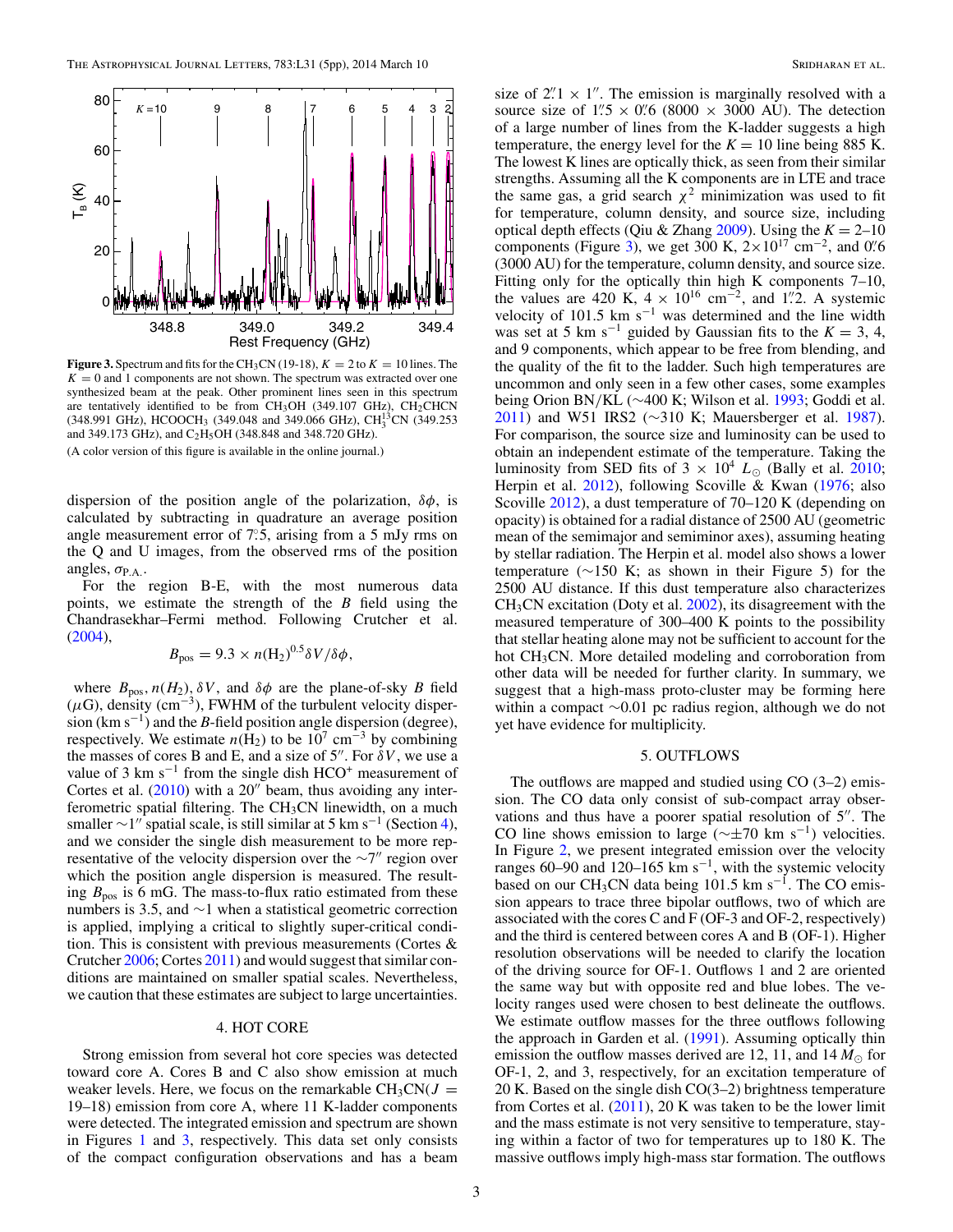<span id="page-3-0"></span>have time scales of  $\sim 10^4$  yr, estimated using outflow extents and velocities of 5" ( $\sim$ 0.1 pc) and 25 km s<sup>-1</sup>, pointing to their youth.

# 6. SUMMARY AND DISCUSSION

Our observations show multiple high-mass star formation in the W43-MM1 region. A compact hot core detected in a number of spectral lines has a temperature of ∼400 K, derived from  $CH<sub>3</sub>CN$  emission. This high temperature can help in the investigation of high temperature chemistry probed by other spectral lines being studied (not included in this Letter). Multiple massive outflows were mapped in CO. Dust polarization measurements over the main outflow show an alignment between the outflow and the *B*-field orientation on the plane of the sky.

We now seek to compare our results with the measurements of the larger scale *B* field reported by Dotson et al. (2010). These single dish measurements obtained with the CSO*/*Hertz have a beam size of  $\sim$ 18". While the position angles for the six detections reported are spread over ∼90◦, a range similar to our small scale measurements, the innermost four measurements are well ordered, nearly parallel to each other. The outermost two are nearly perpendicular to each other. We exclude the outer two measurements and take the average of the four closest measurements to define the "large scale" field, oriented at a position angle of 85◦ (175◦ for polarization) with a range of  $\pm 14^\circ$ . This "large scale" corresponds to  $\sim 40'' (\sim 1 \text{ pc})$  and the SMA measurements are on a  $\sim$ 7" ( $\sim$ 0.1 pc) scale. It is possible to exclude only the most deviant single dish measurement, in which case the remaining five measurements trace a gradually changing pattern with the innermost four measurements defining the larger scale field for comparison. As seen in Figure [2,](#page-1-0) the field orientation over the main outflow (OF-1) is not parallel to this large scale field measured from the single dish observations. This suggests the possibility that the magnetic fields, as seen on the small scales, changed orientation from a nearly parallel distribution over the immediate larger scale neighborhood either during the formation of the cores or because the star formation activity influenced the present morphology.

To assess the possibility of the outflow influencing the *B*field morphology, we compare the total mechanical energy in the outflow with the energy in the magnetic field, noting that the outflow extent and the region over which the *B* field is mapped are comparable. We estimate the outflow energy to be  $\sim$ 10<sup>47</sup> erg, (=  $Mv^2$ ), taking an outflowing mass, M, of 10  $M_{\odot}$ with a velocity, *v*, of 25 km s<sup>−1</sup>. The magnetic energy calculated is also <sup>∼</sup>1047 erg, considering the volume over which the *<sup>B</sup>* field is measured to be a cylinder of length  $l = 4 \times 10^4$  AU (7") and diameter  $2 \times 10^4$  AU (4"), as seen in the map for the B-E region, and a magnetic energy density of  $B^2/8\pi = 2 \times 10^{-6}$  erg cm<sup>-3</sup>, using the value of *B* from Section [3.](#page-1-0) As these energies are similar, based on these numbers it is not possible to say if the outflow influenced the orientation of the *B* field. Given the uncertainties in these estimates, we would need a large difference to be able to make a more definitive statement. While the comparison is inconclusive, we note that although the outflow mapped in CO traces densities of  $\sim 10^3$  cm<sup>-3</sup> and the *B* field is measured by polarization originating in a much denser medium ( $\sim 10^7$  cm<sup>-3</sup>), it is still appropriate to compare the energies of the two. This is because the outflow has cleared a lower density cavity in the dense medium into which it was originally driven and it could have influenced the magnetic field during its early phase. In addition, magnetic tension can couple the magnetic fields in

different regions. If alignment is caused by the outflow, then the field strength cannot be estimated using the C-F method. However, the estimate in Section [5](#page-2-0) is still a measure of the upper limit to the *B* field, as the position angle dispersion resulting from turbulence is reduced by the outflow-induced alignment. Thus, the estimates above are only to be taken as indicative of the strength of the *B* field.

There are some studies of alignment between outflows and *B* fields in the literature, but the results are inconclusive (see Li et al. [2014](#page-4-0) for a review and discussion; Curran & Chrysostomou 2007; Wolf et al. [2003;](#page-4-0) Davidson et al. 2011; Chapman et al. 2013; Hull et al. [2013\)](#page-4-0). They are predominantly single dish observations toward low-mass, star-forming regions, except for the Hull et al. study, which used the CARMA interferometer. There is a clear conflict between the results of the most recent Chapman et al. and the Hull et al. studies, the first showing alignment between the *B* field and outflow orientations, and the second showing no correlation. As suggested by Chapman et al. (see also Li et al. [2014\)](#page-4-0), the two may be reconciled by the fact that they trace different scales dominated by different processes. Our data correspond to the spatial scales of the Chapman et al. study (∼10,000 AU) where an alignment is seen. However, a simple global picture—a strong magnetic field on large scales directing collapse along its orientation, leading to the formation of flattened pseudo-disk structures, and rotation axes aligned to the *B* field by magnetic breaking and the alignment of outflows to this axis—is inconsistent with our observations. This is because (1) the field orientation in our map varies on small scales, and one of the three outflows is not aligned to the other two, and (2) the large scale field is not aligned to either of the directions of the outflows or to the small scale *B* field. Observations with finer spatial resolutions can help us delineate potential pseudo-disk structures and study their rotation and relationship to the outflows and *B*-field orientations. The presence of multiple outflows within a small region presents a good opportunity to pursue this avenue.

Comments from an anonymous referee which helped improve the Letter are gratefully acknowledged.

## REFERENCES

- Bally, Anderson, L. D., Battersby, C., et al. 2010, [A&A,](http://dx.doi.org/10.1051/0004-6361/201014596) [518, 90](http://adsabs.harvard.edu/abs/2010A&A...518L..90B)
- Beuther, H., Schilke, P., Sridharan, T. K., et al. 2002, [A&A,](http://dx.doi.org/10.1051/0004-6361:20011808) [383, 392](http://adsabs.harvard.edu/abs/2002A&A...383..892B)
- Beuther, H., Vlemmings, W. H. T., Rao, R., & van der Tak, F. F. S. 2010, [ApJL,](http://dx.doi.org/10.1088/2041-8205/724/1/L113) [724, L113](http://adsabs.harvard.edu/abs/2010ApJ...724L.113B)
- Cesaroni, R., Hofner, P., Araya, E., & Kurtz, S. 2010, [A&A,](http://dx.doi.org/10.1051/0004-6361/200912877) [509, 50](http://adsabs.harvard.edu/abs/2010A&A...509A..50C)
- Cesaroni, R., Walmsley, C. M., & Churchwell, E. 1992, A&A, [256, 618](http://adsabs.harvard.edu/abs/1992A&A...256..618C)
- Chapman, N., Davidson, J., Goldsmith, P., et al. 2013, [ApJ,](http://dx.doi.org/10.1088/0004-637X/770/2/151) [770, 151](http://adsabs.harvard.edu/abs/2013ApJ...770..151C)
- Cortes, P. 2011, [ApJ,](http://dx.doi.org/10.1088/0004-637X/743/2/194) [743, 194](http://adsabs.harvard.edu/abs/2011ApJ...743..194C)
- Cortes, P., & Crutcher, R. 2006, [ApJ,](http://dx.doi.org/10.1086/498971) [639, 965](http://adsabs.harvard.edu/abs/2006ApJ...639..965C)
- Cortes, P. C., Crutcher, R. M., Shepherd, D. S., & Bronfman, L. 2008, [ApJ,](http://dx.doi.org/10.1086/524355) [676, 464](http://adsabs.harvard.edu/abs/2008ApJ...676..464C)
- Cortes, P. C., Parra, R., Cortes, J. R., & Hardy, E. 2010, [A&A,](http://dx.doi.org/10.1051/0004-6361/200811137) [519, 35](http://adsabs.harvard.edu/abs/2010A&A...519A..35C)
- Crutcher, R. M., Nutter, D. J., Ward-Thompson, D., & Kirk, J. M. 2004, [ApJ,](http://dx.doi.org/10.1086/379705) [600, 279](http://adsabs.harvard.edu/abs/2004ApJ...600..279C)
- Curran, R. L., & Chrysostomou, A. 2007, [MNRAS,](http://dx.doi.org/10.1111/j.1365-2966.2007.12399.x) [382, 699](http://adsabs.harvard.edu/abs/2007MNRAS.382..699C)
- Davidson, J., Novak, G., Matthews, T., et al. 2011, [ApJ,](http://dx.doi.org/10.1088/0004-637X/732/2/97) [732, 97](http://adsabs.harvard.edu/abs/2011ApJ...732...97D)
- Dotson, Vaillancourt, J. E., Kirby, L., et al. 2010, [ApJS,](http://dx.doi.org/10.1088/0067-0049/186/2/406) [186, 406](http://adsabs.harvard.edu/abs/2010ApJS..186..406D)
- Doty, S. D., van Dishoeck, E. F., van der Tak, F. F. S., & Boonman, A. M. S. 2002, [A&A,](http://dx.doi.org/10.1051/0004-6361:20020597) [389, 446](http://adsabs.harvard.edu/abs/2002A&A...389..446D)
- Garden, R. P., Hayashi, M., Hasegawa, T., Gatley, I., & Kaifu, N. 1991, [ApJ,](http://dx.doi.org/10.1086/170143) [374, 540](http://adsabs.harvard.edu/abs/1991ApJ...374..540G)
- Girart, J. M., Beltrán, M., Zhang, Q., Rao, R., & Estalella, R. 2009, [Sci,](http://dx.doi.org/10.1126/science.1171807) [324, 1408](http://adsabs.harvard.edu/abs/2009Sci...324.1408G)
- Girart, J. M., Frau, P., Zhang, Q., et al. 2013, [ApJ,](http://dx.doi.org/10.1088/0004-637X/772/1/69) [772, 69](http://adsabs.harvard.edu/abs/2013ApJ...772...69G)
- Goddi, C., Greenhill, L. J., Humphreys, E. M. L., Chandler, C. J., & Matthews, L. D. 2011, [ApJ,](http://dx.doi.org/10.1088/2041-8205/739/1/L13) [739, 13](http://adsabs.harvard.edu/abs/2011ApJ...739L..13G)